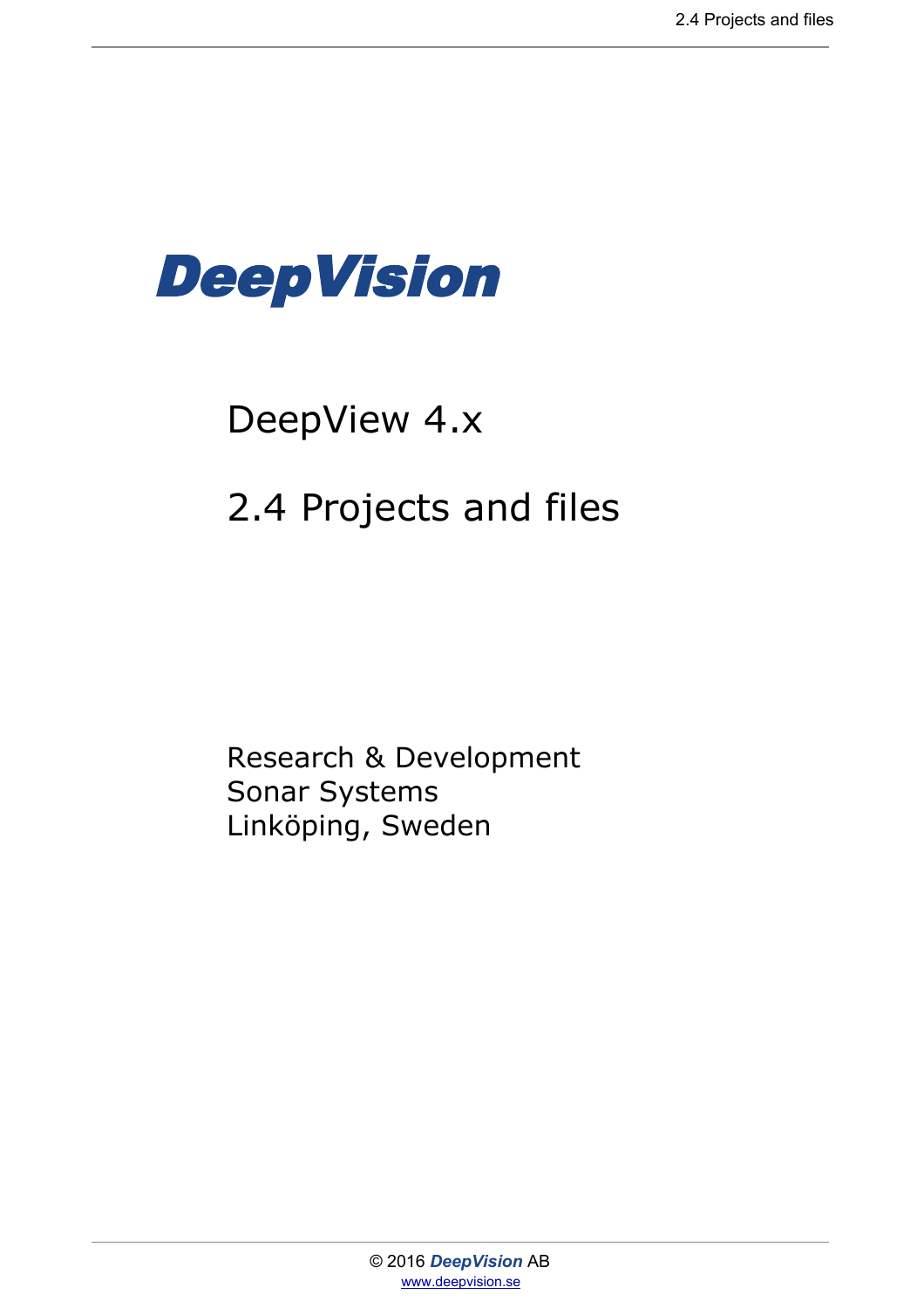### Table of Contents

#### *[Introduction](#page-2-0)*

*[Project Navigator](#page-3-0) [Objects and Object Groups](#page-4-0)*

*[Projects in DeepView](#page-6-0) [The Project File .dvpr](#page-6-1)*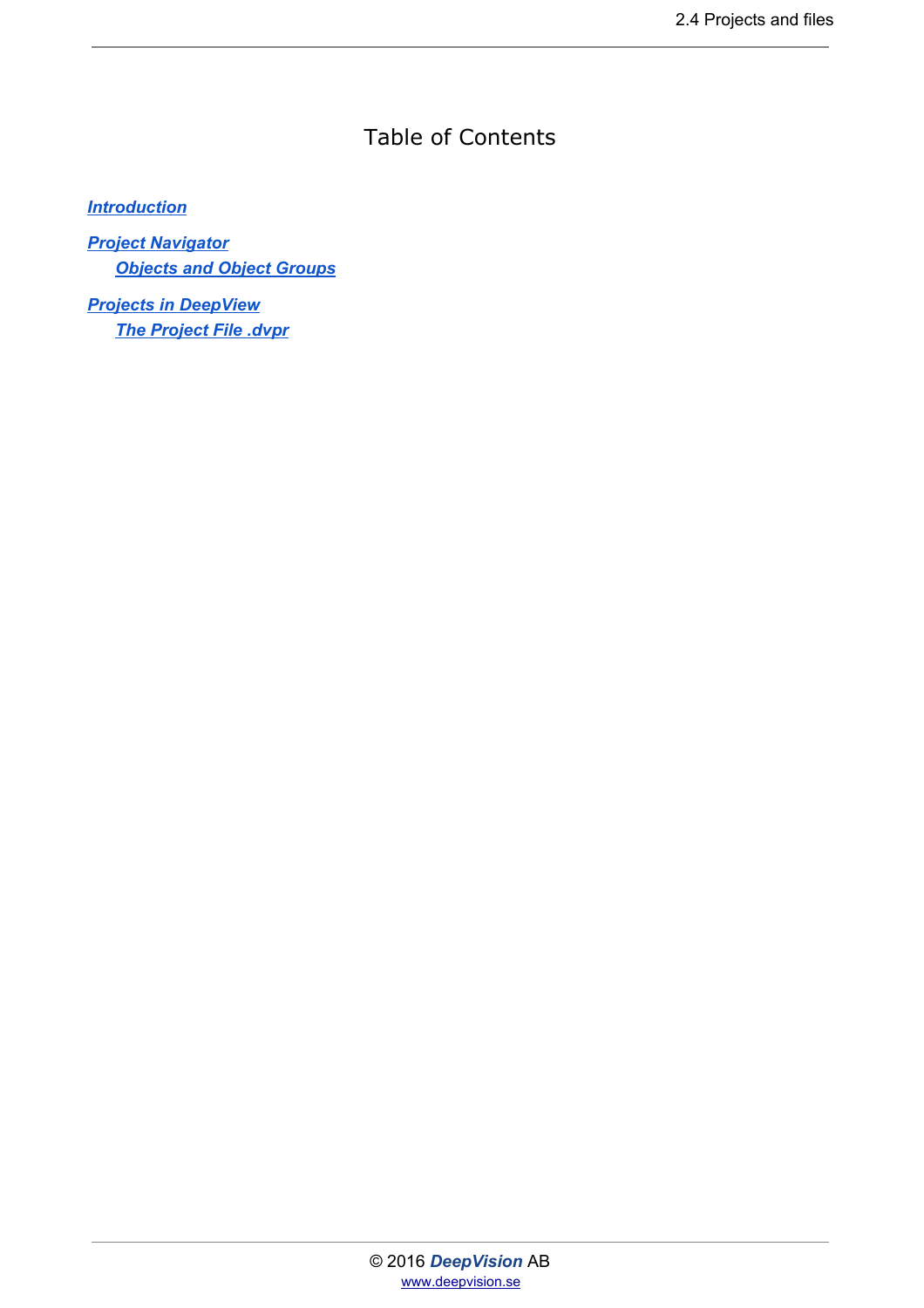### <span id="page-2-0"></span>**Introduction**

This document provides information about the file management of DeepView. File management is mainly handled in the Project Navigator.

This user guide includes the file management features of the base version of DeepView and its modules. If you are interested in the features that come with the Pro version, you can read about those in the Pro versions user guides.

DeepView is a complete environment for recording, processing and handling sonar data. The picture below displays the DeepView environment.



*Figure 1: The DeepView software environment.*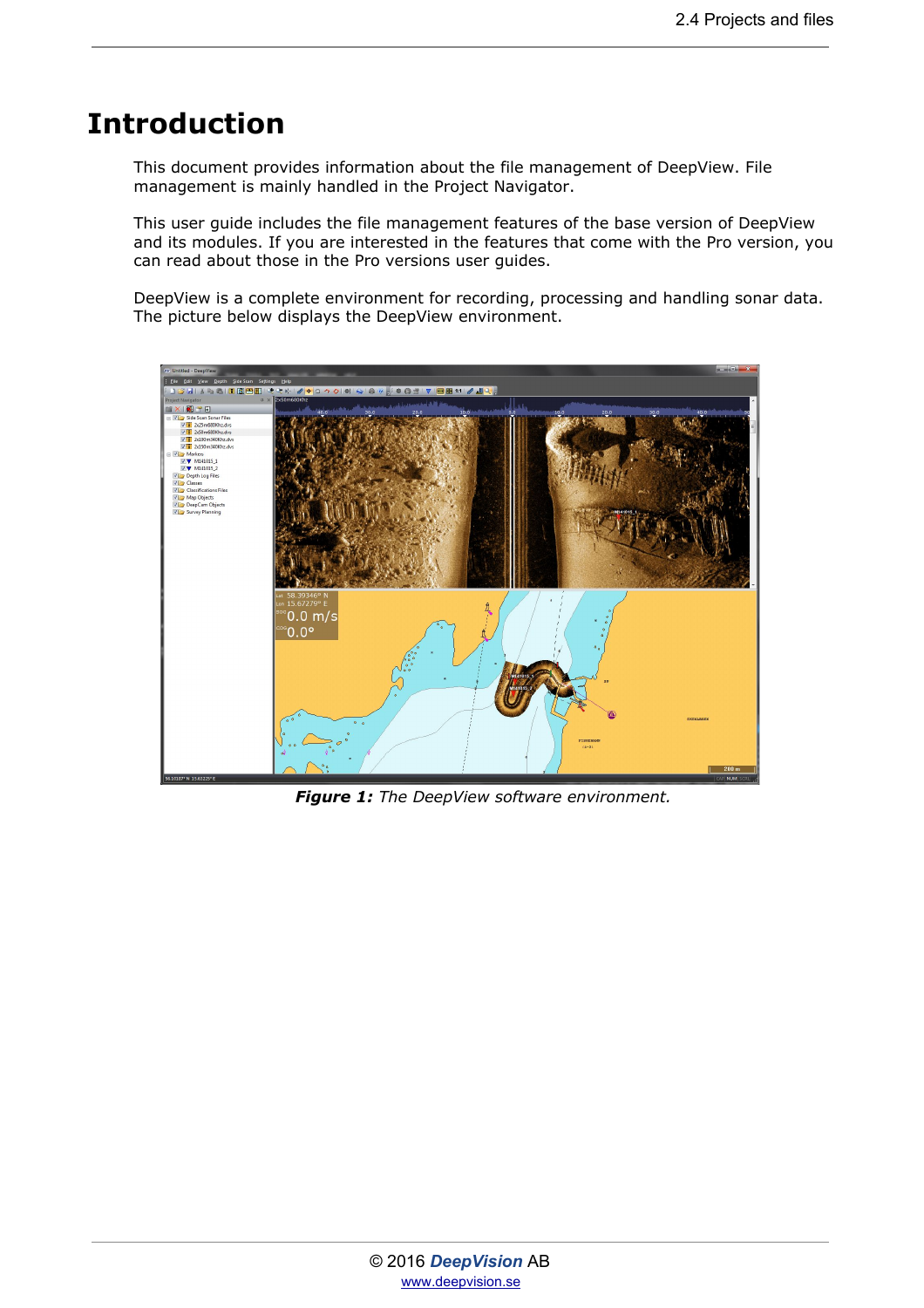## <span id="page-3-0"></span>**Project Navigator**

The Project Navigator controls the content and appearance of your project. A project consists of a collection of data files, markers etc. These are referred to as objects.



*Figure 2: The Project Navigator*

The Project Navigator can be docked to all sides of the window or be left floating. To move the Project Navigator you press and hold the left mouse button on the upper gray area. Dock the panel by moving the mouse button to one of the arrows in the middle of the screen.

It is possible to enable the auto hide function of the Project Navigator by left clicking the  $\frac{1}{2}$ . To always show the panel press  $\frac{1}{2}$ 



*Figure 3: Docking the Project Navigator on the left side of the window.*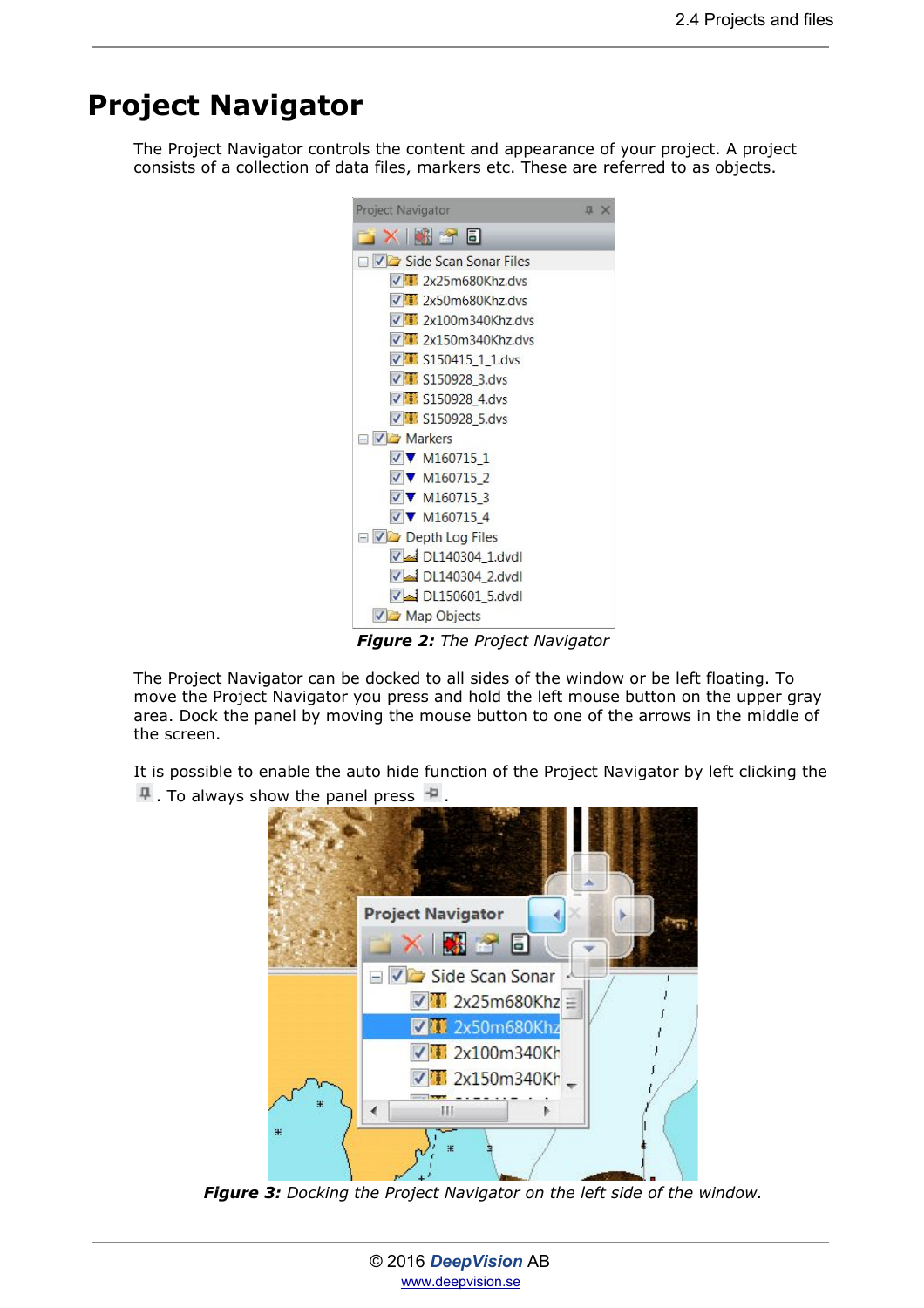#### <span id="page-4-0"></span>**Objects and Object Groups**

The content of the Project Navigator are the object groups with its objects. The objects are the files which you have created by recording or added from another source. Depending on the kind of object, it will be in a certain file format. For example, the recorded Side Scan files will be of the .dvs file format and the recorded Depth Log files of the .dvdl file format. These files will be placed in different folders, which are referred to as object groups. Depending on on the DeepView license different object groups will be displayed in the Project Navigator. If you have applied the Side Scan module, the object group *Side Scan Sonar Files* will be located in the Project Navigator.

To add files to your project, select <File><Add File…> from the main menu. The software will place the files in the correct object groups. The files you can add are the ones that DeepView supports. You can not add any type of file to your project.

Inside of object groups it is sometimes useful to sort the objects. A project may become big and include many files of the same kind. Folders can be created inside of the object groups to make it easy to keep track of your project. This is accomplished by selecting the object group and pressing  $\Box$  in the Project Navigator toolbar. Objects are placed in

a folder by dragging an object to a folder.



 *Figure 4: The Project Navigator with folders created inside the Side Scan Sonar Files object group.*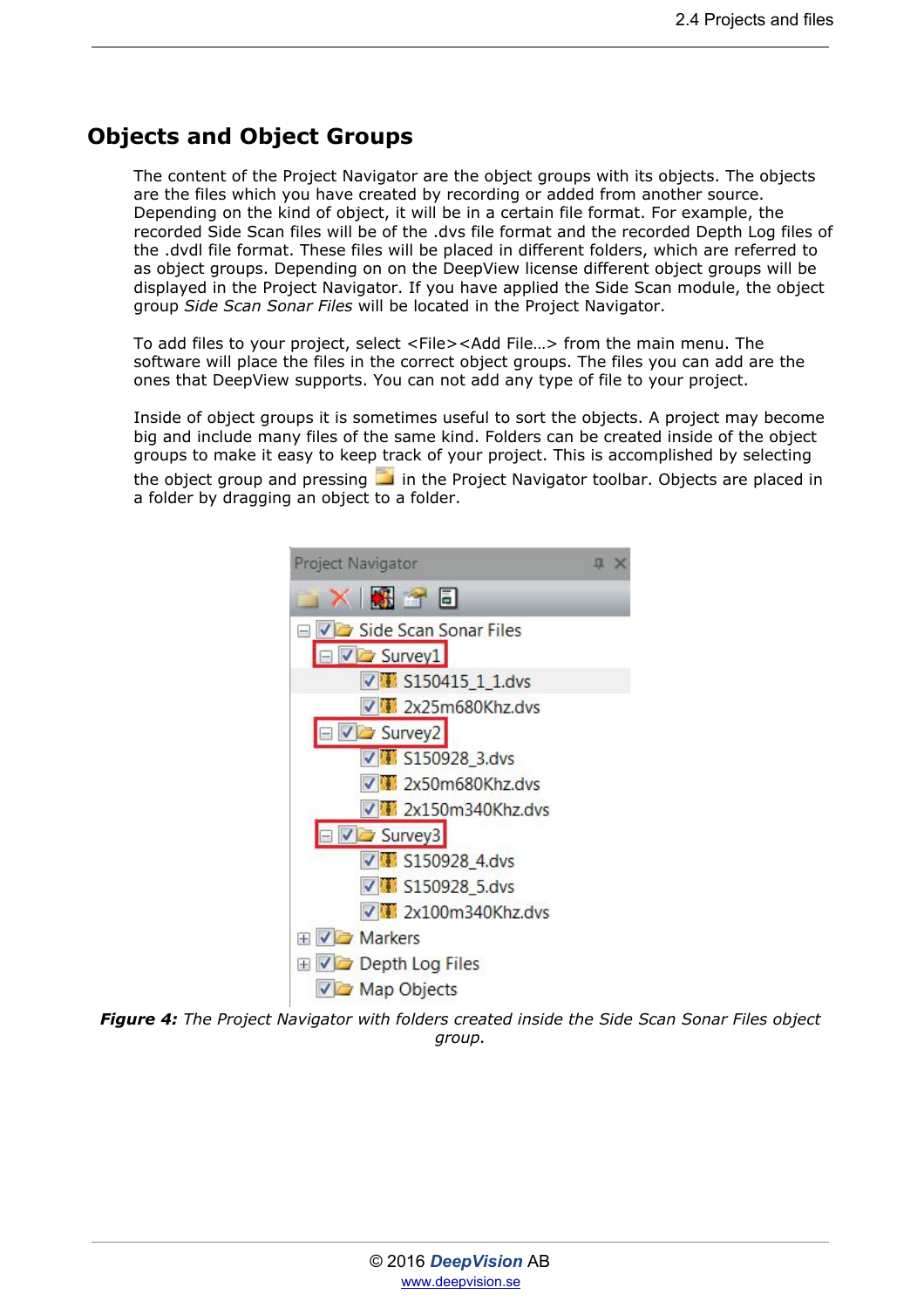All objects/object groups have a checkbox in front of them. A checked item indicates that this item is active and shown in the Map View. Checked items will be included in an object group action. If a report of the markers group is generated, only the selected markers in the group will be included in the report. For more information about reports, read the Pro version user guides. If an object group is not checked, none of its content will be shown in the Map View even though the objects are checked.

The content of the Object View is selected from the Project Navigator. Mark an object by pressing the left mouse button. The marked object will be displayed in the Object View. If you mark an object group, an overview of the content will be shown in the Object View.

| <b>Name</b>           |                  |                  |      | <b>Width Length Pings Position</b> | <b>Markers</b> |
|-----------------------|------------------|------------------|------|------------------------------------|----------------|
| S150928_3.dvs         | 100 <sub>m</sub> | 517 <sub>m</sub> | 3154 | 58°31.894' N<br>15°2.212' E        | M160621 1      |
| S150415_1_1.dvs 100 m |                  | $290$ m          | 3750 | 58°25.212' N<br>15°37.806' E       |                |
| S150928 4.dvs         | 100 <sub>m</sub> | 517 <sub>m</sub> | 2910 | 58°31.852' N<br>15°1.678' E        |                |
| S150928 5.dvs         | 100 <sub>m</sub> | 508 m            | 3093 | 58°31.977' N<br>15°2.155' E        |                |

**Side Scan Sonar Files Overview** 

*Table 1: An overview of the side scan sonar files.*

The actions that are available for an object or an object group are accessed through its right mouse button menu. The properties can also be accessed by double clicking the left mouse button on the object or object group.